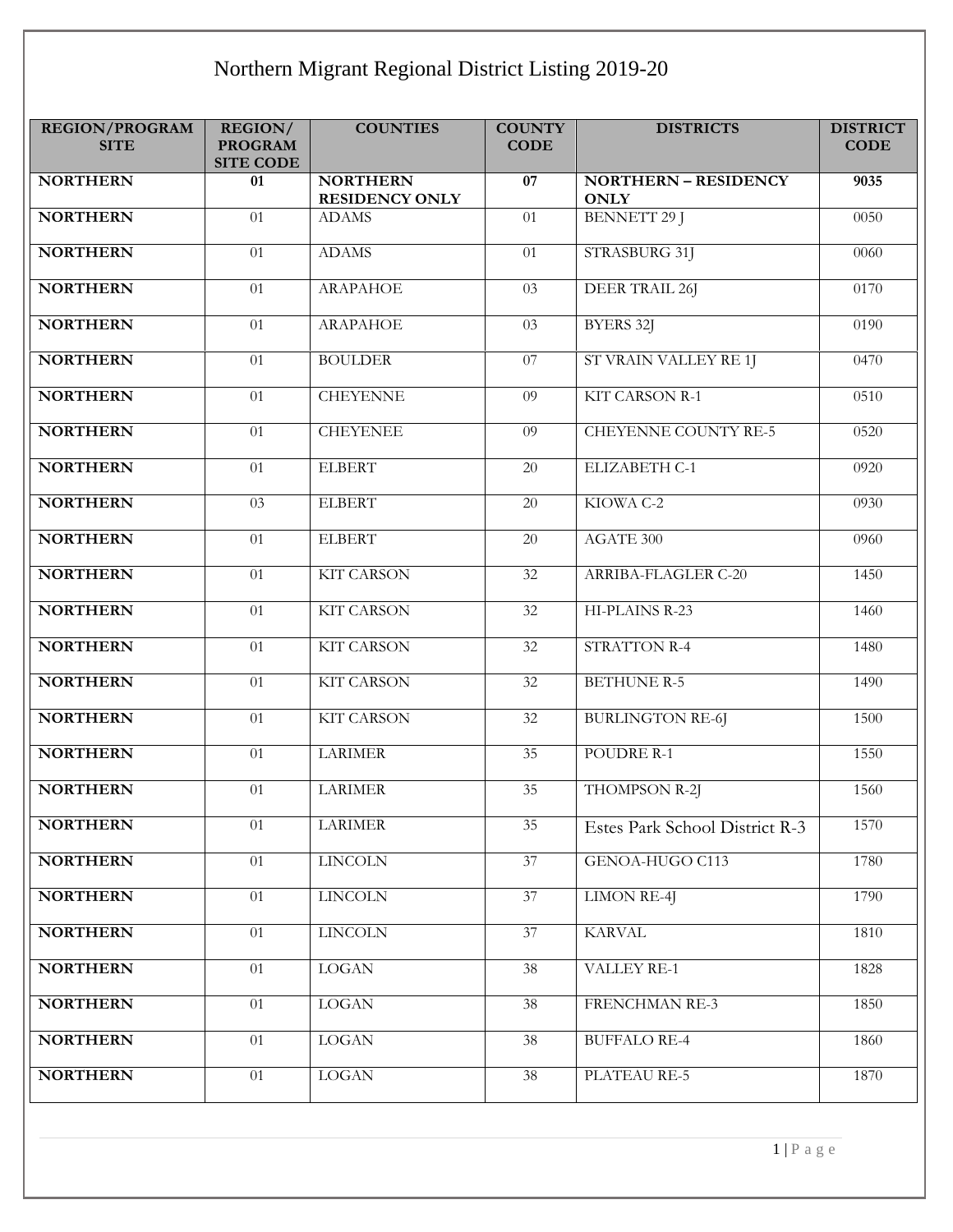## Northern Migrant Regional District Listing 2019-20

| <b>REGION/PROGRAM</b><br><b>SITE</b> | REGION/<br><b>PROGRAM</b><br><b>SITE CODE</b> | <b>COUNTIES</b>   | <b>COUNTY</b><br><b>CODE</b> | <b>DISTRICTS</b>                      | <b>DISTRICT</b><br><b>CODE</b> |
|--------------------------------------|-----------------------------------------------|-------------------|------------------------------|---------------------------------------|--------------------------------|
| <b>NORTHERN</b>                      | 01                                            | <b>MORGAN</b>     | 44                           | BRUSH RE-2(J)                         | 2395                           |
| <b>NORTHERN</b>                      | 01                                            | <b>MORGAN</b>     | 44                           | FORT MORGAN RE-3                      | $240\overline{5}$              |
| <b>NORTHERN</b>                      | 01                                            | <b>MORGAN</b>     | 44                           | WELDON VALLEY RE-20(J)                | 2505                           |
| <b>NORTHERN</b>                      | 01                                            | <b>MORGAN</b>     | 44                           | WIGGINS RE-50(J)                      | 2515                           |
| <b>NORTHERN</b>                      | 01                                            | <b>PHILLIPS</b>   | 48                           | <b>HOLYOKE RE-1]</b>                  | 2620                           |
| <b>NORTHERN</b>                      | 01                                            | <b>PHILLIPS</b>   | 48                           | <b>HAXTUN RE-2J</b>                   | 2630                           |
| <b>NORTHERN</b>                      | $\overline{01}$                               | <b>SEDGWICK</b>   | 58                           | <b>JULESBURG RE-1</b>                 | 2862                           |
| <b>NORTHERN</b>                      | 01                                            | <b>SEDGWICK</b>   | 58                           | PLATTE VALLEY RE-3                    | 2865                           |
| <b>NORTHERN</b>                      | 01                                            | <b>WASHINGTON</b> | 61                           | <b>AKRON R-1</b>                      | 3030                           |
| <b>NORTHERN</b>                      | $\overline{01}$                               | <b>WASHINGTON</b> | 61                           | <b>ARICKAREE R-2</b>                  | 3040                           |
| <b>NORTHERN</b>                      | 01                                            | <b>WASHINGTON</b> | 61                           | OTIS R-3                              | 3050                           |
| <b>NORTHERN</b>                      | $\overline{01}$                               | <b>WASHINGTON</b> | 61                           | <b>LONE STAR 101</b>                  | 3060                           |
| <b>NORTHERN</b>                      | $\overline{01}$                               | <b>WASHINGTON</b> | 61                           | <b>WOODLIN R-104</b>                  | 3070                           |
| <b>NORTHERN</b>                      | 01                                            | <b>WELD</b>       | 62                           | <b>WELD COUNTY RE-1</b><br>(GILCREST) | 3080                           |
| <b>NORTHERN</b>                      | 01                                            | <b>WELD</b>       | 62                           | <b>EATON RE-2</b>                     | 3085                           |
| <b>NORTHERN</b>                      | 01                                            | <b>WELD</b>       | 62                           | KEENESBURG RE-3(J)                    | 3090                           |
| <b>NORTHERN</b>                      | 01                                            | <b>WELD</b>       | 62                           | <b>WINDSOR RE-4</b>                   | 3100                           |
| <b>NORTHERN</b>                      | 01                                            | <b>WELD</b>       | 62                           | JOHNSTOWN-MILLIKEN RE-5J              | 3110                           |
| <b>NORTHERN</b>                      | 01                                            | <b>WELD</b>       | 62                           | GREELEY 6                             | 3120                           |
| <b>NORTHERN</b>                      | 01                                            | <b>WELD</b>       | 62                           | PLATTE VALLEY RE-7                    | 3130                           |
| <b>NORTHERN</b>                      | 01                                            | <b>WELD</b>       | 62                           | WELD COUNTY RE-8 (FT.<br>LUPTON)      | 3140                           |
| <b>NORTHERN</b>                      | 01                                            | <b>WELD</b>       | 62                           | <b>AULT-HIGHLAND RE-9</b>             | 3145                           |
| <b>NORTHERN</b>                      | 01                                            | <b>WELD</b>       | 62                           | <b>BRIGGSDALE RE-10</b>               | 3146                           |
| <b>NORTHERN</b>                      | 01                                            | WELD              | 62                           | PRAIRIE RE-11                         | 3147                           |
| <b>NORTHERN</b>                      | $\overline{01}$                               | <b>WELD</b>       | 62                           | PAWNEE RE-12                          | 3148                           |
| <b>NORTHERN</b>                      | 01                                            | <b>YUMA</b>       | 63                           | $YUMA - 1$                            | 3200                           |